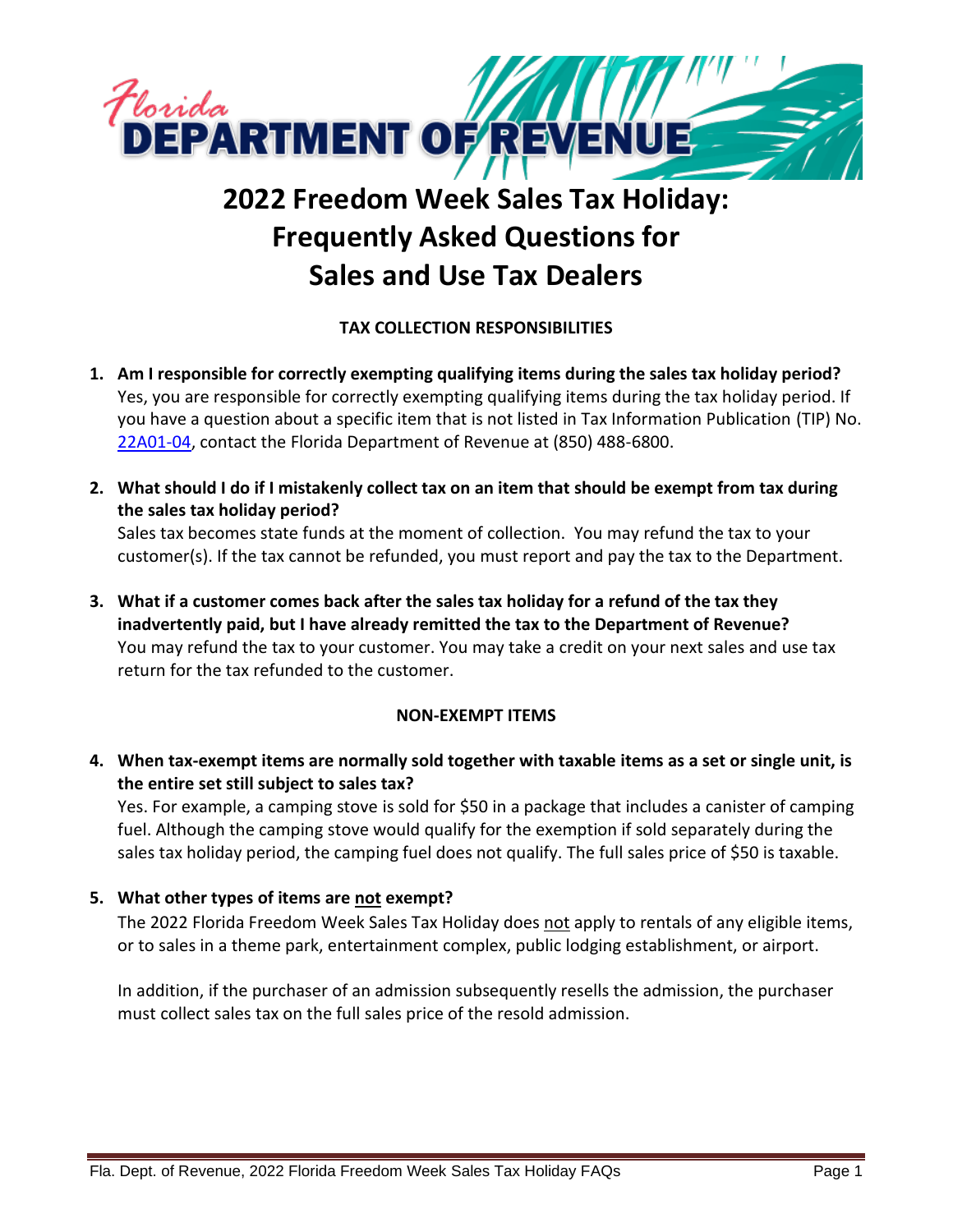#### **REFUNDS/EXCHANGES**

- **6. A customer returns an item that was purchased before the sales tax holiday period and exchanges it for another item during the sales tax holiday period. The new item is exempt from tax during the sales tax holiday period. Do I give the customer a tax refund?** Yes. You must have documentation (e.g., receipts or invoices) showing that tax was paid on the item at the time of the original purchase.
- **7. If a customer returns a qualifying exempt item and is given an item of equal price after the sales tax holiday period, is sales tax due on the new item?**

If a customer buys an eligible item during the sales tax holiday period and later exchanges it for another tax-exempt item, no tax will be due, even after the tax holiday period expires.

If a customer buys an eligible item during the sales tax holiday period and later returns the item and receives credit toward the purchase of an item that did not qualify for the exemption, sales tax will apply to the new purchase.

#### **RECORDS AND REPORTING**

**8. Do I need to account for exempt sales during a sales tax holiday differently than other taxexempt sales?**

No. There are no additional record-keeping requirements.

## **BUY ONE, GET ONE FREE SPECIALS**

**9. If my store is offering a "buy one, get one free" or "buy one, get one for a reduced price" special on a qualifying item, do I average the price to determine the amount to tax to collect? For example, I am selling collapsible camping chairs "buy one, get one free" for \$100, will the transaction be tax-free because I am effectively selling each chair for \$50?** The total price of items advertised as "buy one, get one free" or "buy one, get one for a reduced price" cannot be averaged for both items to qualify for the exemption. In this case, the first \$50 of the sales price of a collapsible camping chair is exempt from sales tax; however, sales tax is owed on the remaining \$50 paid.

#### **GIFT CARDS**

**10. If the customer purchases a gift card during the sales tax holiday period, can the customer then purchase a qualifying item tax-exempt using the gift card after the tax holiday period ends?** No. The purchase of the qualifying item must be made during the sales tax holiday period to be tax-exempt. However, when qualifying items are purchased during the tax holiday period using a gift card, the items are tax-exempt; it does not matter when the gift card was purchased.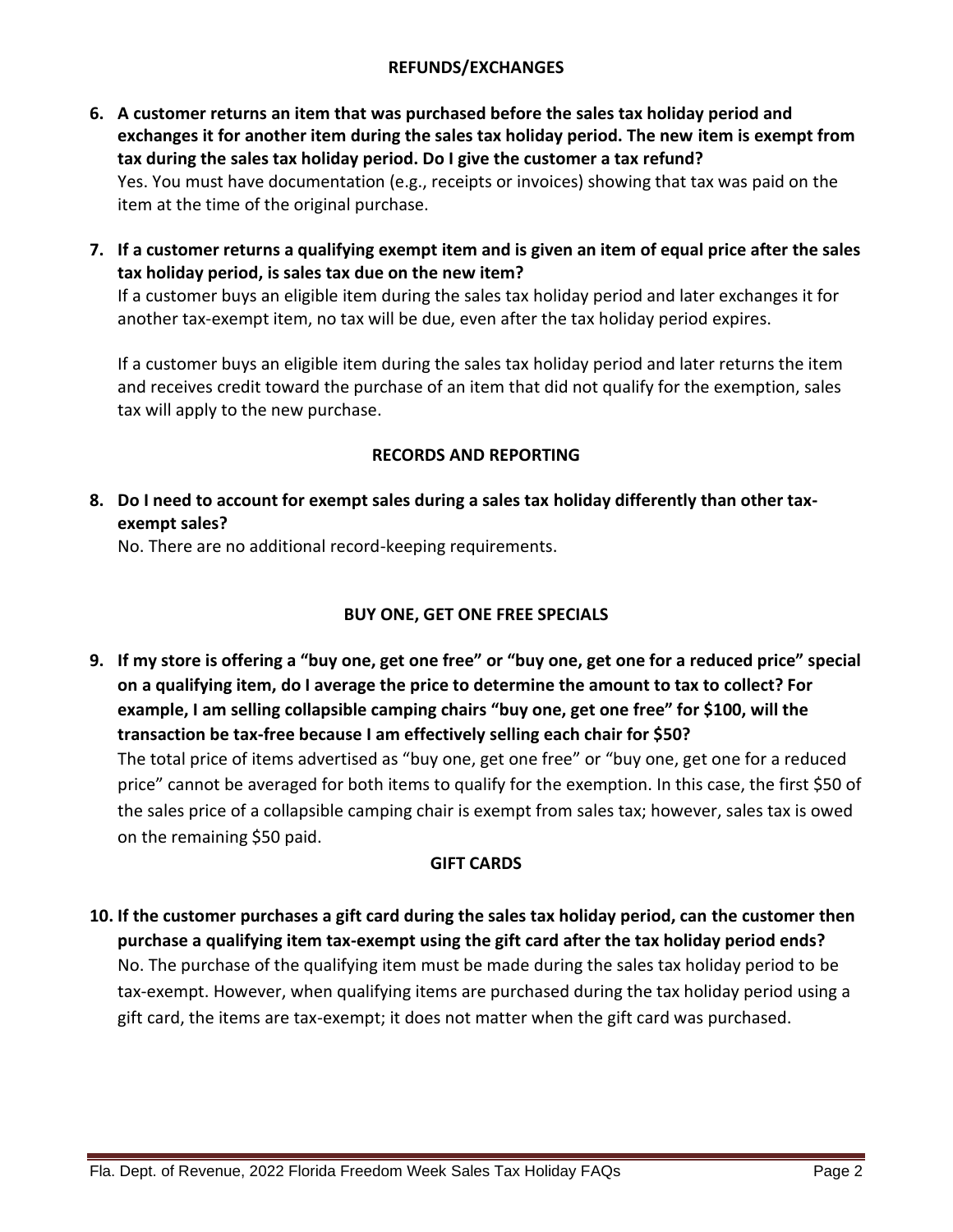#### **SHIPPING CHARGES**

## **11. How does sales tax apply toward shipping charges for items purchased by remote sale (by mail order or through a catalog or the internet)?**

Shipping charges separately stated on a customer's invoice are part of the sales price of each item listed on the sales invoice. You must proportionately allocate the shipping charges among the items ordered. The amount of each item is divided by the total amount of all the items ordered to obtain the percentage that each item bears towards the total order. Multiply the total shipping charge by the percentage for each item to determine the amount of the shipping charge applicable to each item.

**Example:** A customer orders a \$36 flashlight and a \$42 cooler, for a total of \$78, during the sales tax holiday period. The shipping charge is \$10.

Flashlight: Cost of flashlight  $\div$  total cost: \$36  $\div$  \$78 = 46.15% Shipping charge for flashlight:  $46.15\% \times $10 = $4.62$ Total sales price for the flashlight:  $$36 + $4.62 = $40.62 + tax$ 

Cooler: Cost of cooler  $\div$  total cost:  $$42 \div $78 = 53.84\%$ Shipping charge for cooler:  $53.84\% \times $10 = $5.38$ Total sales price for the cooler:  $$42 + $5.38 = $47.38$ 

Because the first \$30 of the sales price of the flashlight is exempt from sales tax, tax is only owed on the remaining \$10.62. In addition, because the first \$75 of the sales price of coolers is exempt from sales tax, the total sales price (\$47.38) is exempt.

## **MERCHANT'S LICENSE OR OTHER FEES (TWO CITIES IN BAY COUNTY ONLY)**

## **12. How do I handle the 1% merchant's license fee (sometimes referred to as a gross receipts fee) in Panama City or Panama City Beach during a sales tax holiday?**

When stores located in these two cities charge customers the 1% fee, it is part of the sales price subject to sales tax, even when the fee is separately stated on a receipt or invoice.

## **Example:**

| Price of flashlight       | \$40.00    |
|---------------------------|------------|
| 1% merchant's license fee | $+$ \$0.40 |
| Total price               | \$40.40    |

The first \$30 of the sales price of the flashlight is exempt, so sales tax is owed on the remaining \$10.40.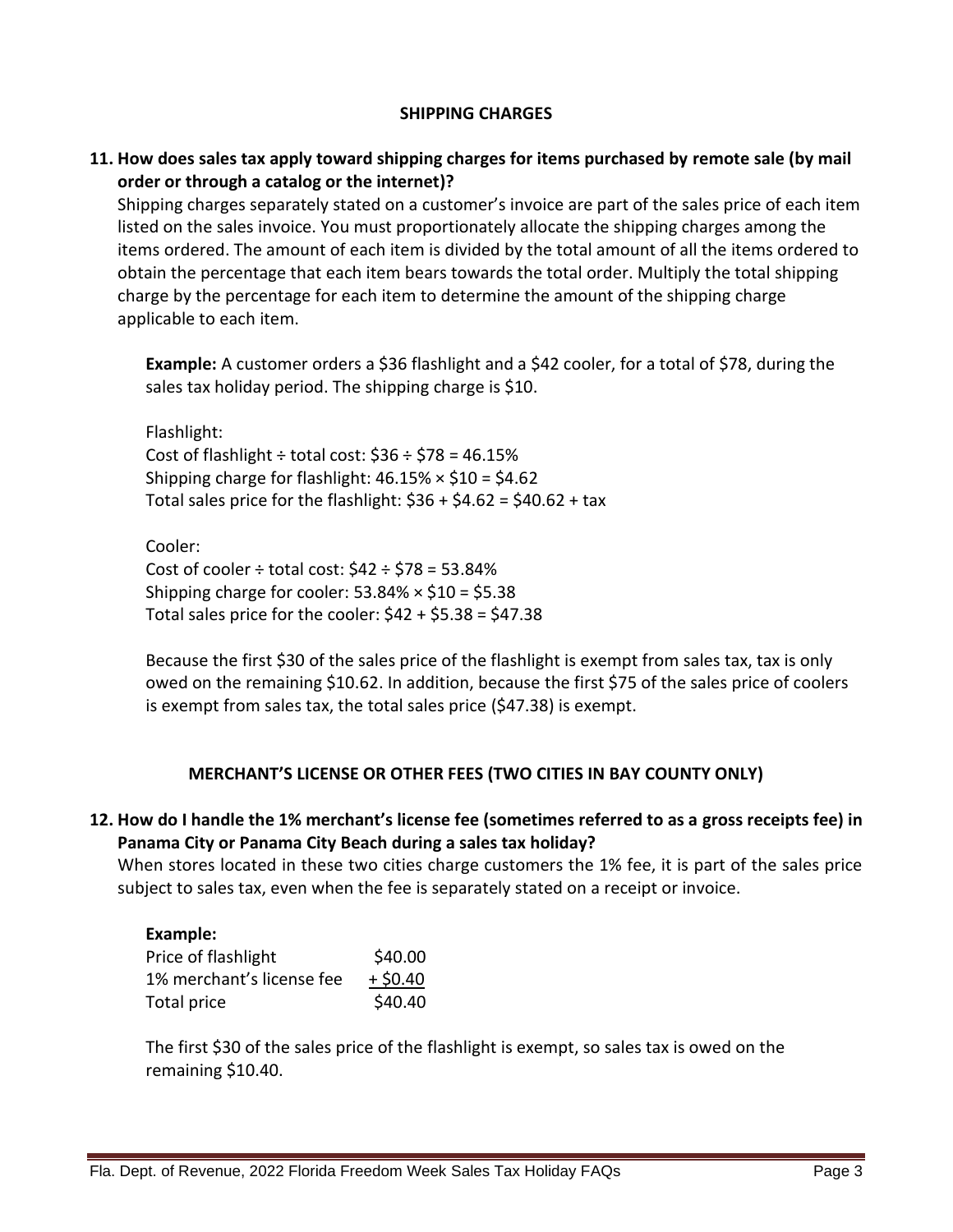**13. If a store issues a rain check during the sales tax holiday period, can the customer use it after the sales tax holiday period to purchase the item tax-exempt?**

No. The purchase of the qualifying item must be made during the sales tax holiday period to be tax-exempt. When a rain check is issued, a sale has not occurred. The sale occurs when the rain check is redeemed, and the item is purchased.

## **LAYAWAY ITEMS**

# **14. If the customer places an item on layaway, is it eligible for the tax exemption during the sales tax holiday period?**

Yes. A layaway is when an item is set aside for a customer who makes a deposit, agrees to pay the balance of the purchase price over a period of time, and receives the merchandise at the end of the payment period. Qualifying items placed on layaway during the sales tax holiday period are tax-exempt, even if final payment of the layaway is made after the tax holiday period. If a customer makes a final payment and takes delivery of the items during the tax holiday period, the qualifying items are tax-exempt.

## **REMOTE SALES (MAIL ORDER, CATALOG, AND INTERNET)**

## **15. Do the exemptions during the sales tax holiday apply to remote sales?**

Yes. All remote sales (mail order, catalog, or internet) of qualifying items during the sales tax holiday period are tax-exempt when the order is accepted during the sales tax holiday period for immediate shipment, even if delivery is made after the tax holiday period.

An order is accepted by the remote seller when action has been taken to fillthe order for immediate shipment. Actions to fill an order include assigning an order number to a telephone order, confirming an internet order by an email to the customer, or placing a date received on an order received by mail.

An order is considered to be for immediate shipment when delayed shipment is not requested by the customer. An order is for immediate shipment even if the shipment may be delayed because of a backlog of orders or stock is currently unavailable or on back order.

## **COUPONS, DISCOUNTS, AND REBATES**

## **16. Why does a store discount coupon reduce the sales price of a qualifying item, but a manufacturer's coupon or rebate does not?**

The sales price of an item includes all consideration received by the retail seller for that item. The price of an item is not limited to the amount paid by a customer. A coupon, discount, or rebate offered by the retail seller reduces the sales price of an item because it reduces the total amount received by the retail seller for the item.

When a retail seller is reimbursed for the amount of any discount created by a manufacturer's coupon, discount, or rebate, the amount of the reimbursement is included in the taxable sales price of the item.